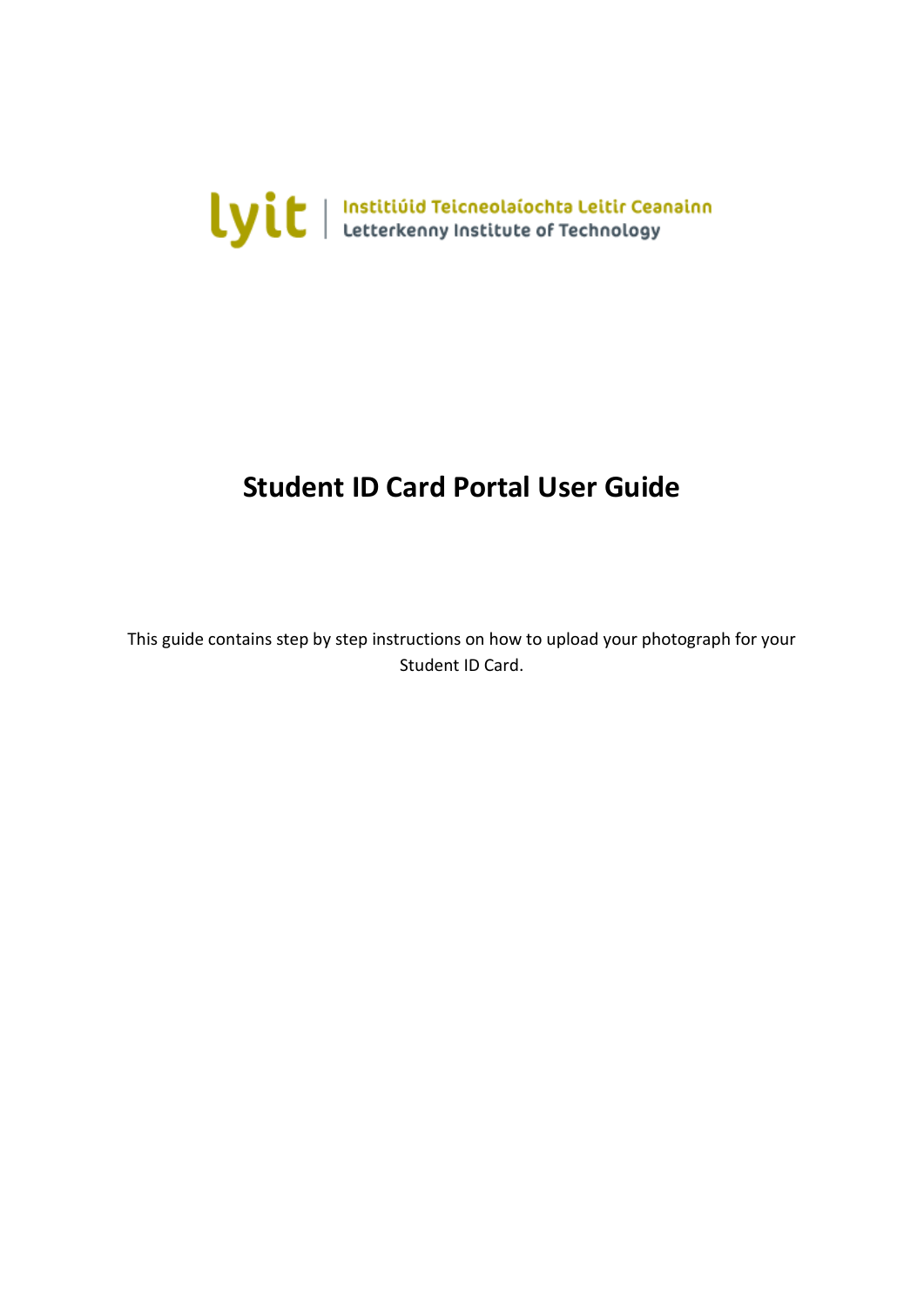

### **Important Photo Requirements**

When you have successfully completed your online registration, you can use the Student ID Card Portal option to add your picture for your new student ID card. The photo uploaded will be used as your profile picture in all LYIT Systems.

We need a good quality passport style photo which must meet the following criteria:

- 1. The photo must be in portrait format.
- 2. The photo should be of you alone.
- 3. Colour, clear with good contrast.
- 4. Head and shoulders only with appropriate background (i.e. against wall).
- 5. Full face.
- 6. Facing front.
- 7. No glasses unless you normally wear them.
- 8. Be without any hats or headwear (unless for religious or medical reasons).

Uploading a photo that does not meet the above criteria or is not a photo of you may be classed as defacing your ID card and you could be liable for the cost of a replacement card which is currently €10.

We recommend that you use your smartphone or tablet to complete this task.

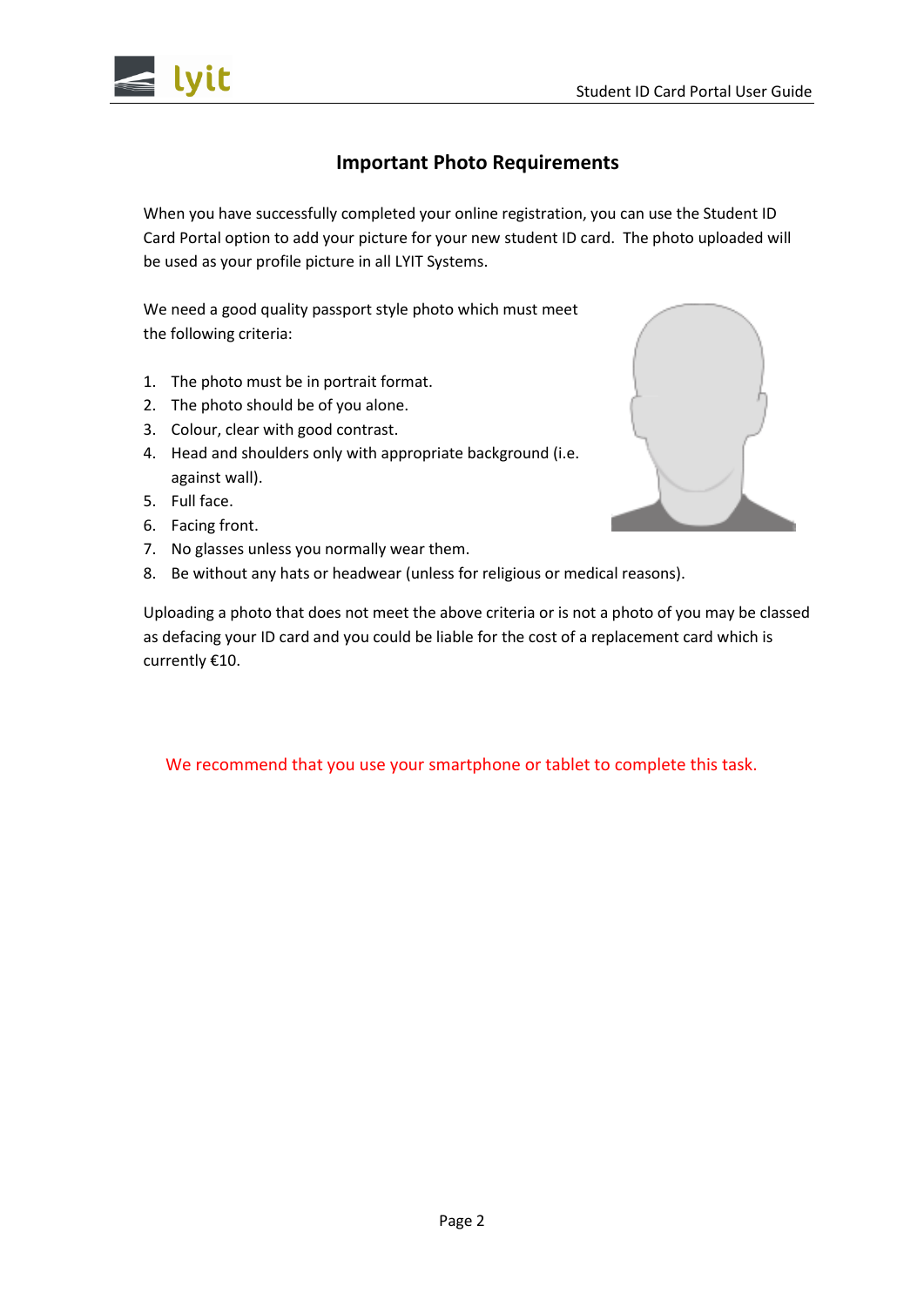

1. From the Lyit's Home page (www.lyit.ie), click on Student Hub.



2. Click Online Registration button.

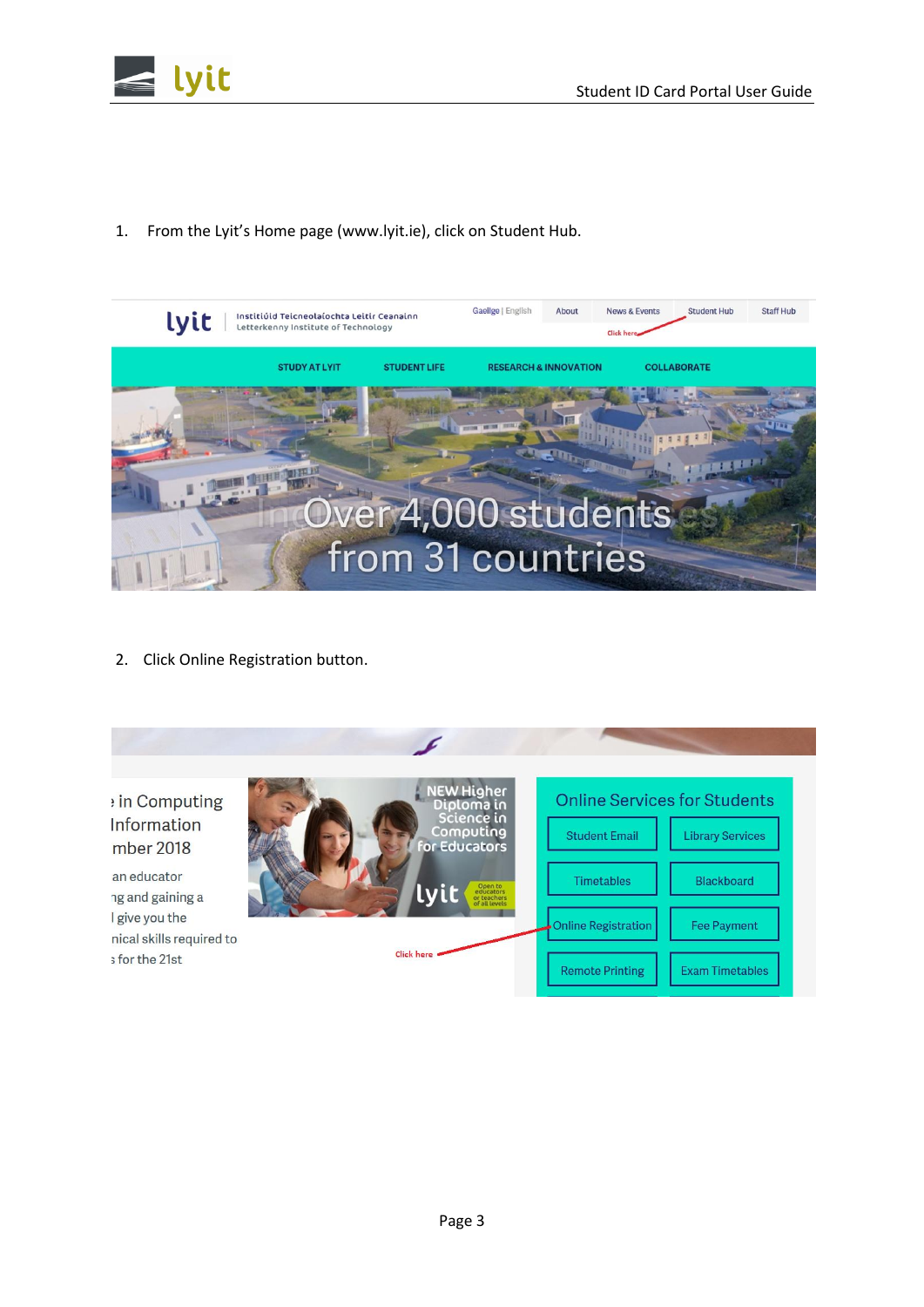lvit

# **Online Registration**

#### Welcome to the Online Registration section.

In advance of commencing online registration you may wish to review general information on registration available here. Also, before you start online registration process, you may wish to the view the various steps involved - view Student Online Registration User Guide.

#### New LYIT Students.

New LYIT students are required to register online and upload their photo for on their student card. Click on the links below to the process.

1. You can register for your course here.

New LYIT Students click here to launch the Student ID portal

2. Upload your photo by clicking here. We recommend that you use your smartphone or tablet for this task. If you experience any technical difficulties with the upload photo application don't worry you can get your photo taken onsite, Wednesday 12th September. Please ensure you read photo requirements before uploading. A guide to use the photo upload system is available by clicking here. Student cards are issued for the duration of a programme. Cards will be distributed udring the first two weeks of term.

3 . On the following screen you will be required to enter your Login Details. When the details are entered please select the 'Login' Button.

The Login Id is your current Student Number e.g. L00009999 and the Password is your current 9 digit password that you use for accessing the computer system.

| <b>Lyit</b> |                        |  | Letterkenny Institute of Technology | Institiúid Teicneolaíochta Leitir Ceanainn |  |
|-------------|------------------------|--|-------------------------------------|--------------------------------------------|--|
|             | Username:<br>Password: |  |                                     |                                            |  |
| Login       |                        |  |                                     |                                            |  |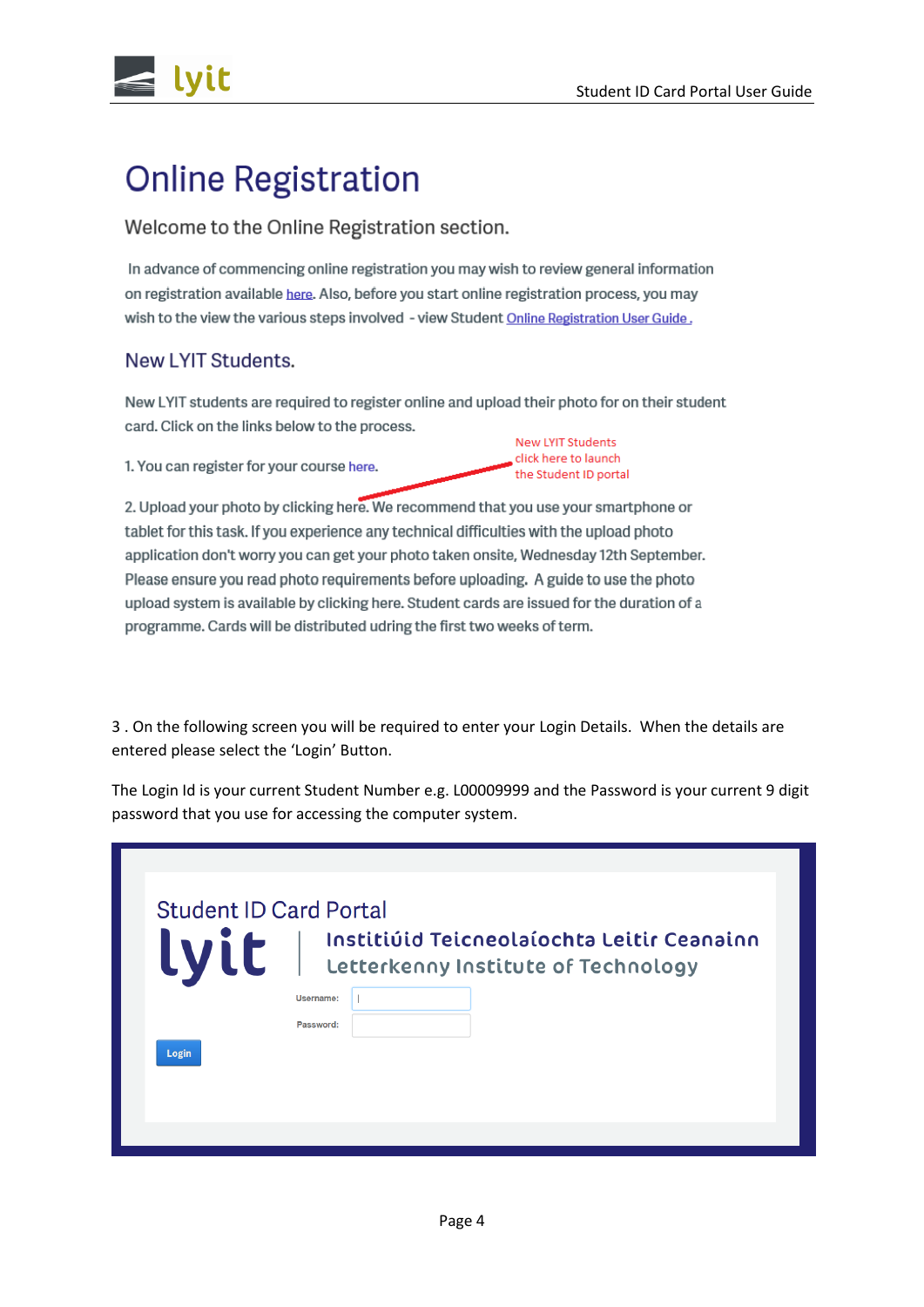



3. Select 'Find out more' on the screen below.

| <b>Student Hub</b>               |                                                                                                                                |                      |  |
|----------------------------------|--------------------------------------------------------------------------------------------------------------------------------|----------------------|--|
| Notification                     |                                                                                                                                |                      |  |
| Get your LYIT<br>student ID card | When you have successfully<br>completed your online registration,<br>You can now upload your photo for<br>your student ID card | <b>Find out more</b> |  |
|                                  |                                                                                                                                |                      |  |

4. On the screen below please choose to 'Click Here' to see the photo requirements for your student ID card.

| Select 'Click Here'                                                                                               |
|-------------------------------------------------------------------------------------------------------------------|
|                                                                                                                   |
| <b>Photo Upload For Student ID Card</b>                                                                           |
| The photo selected will be used as your portile picture in all LYIT systems.                                      |
| Please make sure the photo is suitable for such use click here for photo requirements before uploading your photo |
| Drag File To Here                                                                                                 |
| <b>or</b>                                                                                                         |
| Take/Upload Photo                                                                                                 |
| <b>Submit</b>                                                                                                     |
| <b>Cancel</b>                                                                                                     |
|                                                                                                                   |
|                                                                                                                   |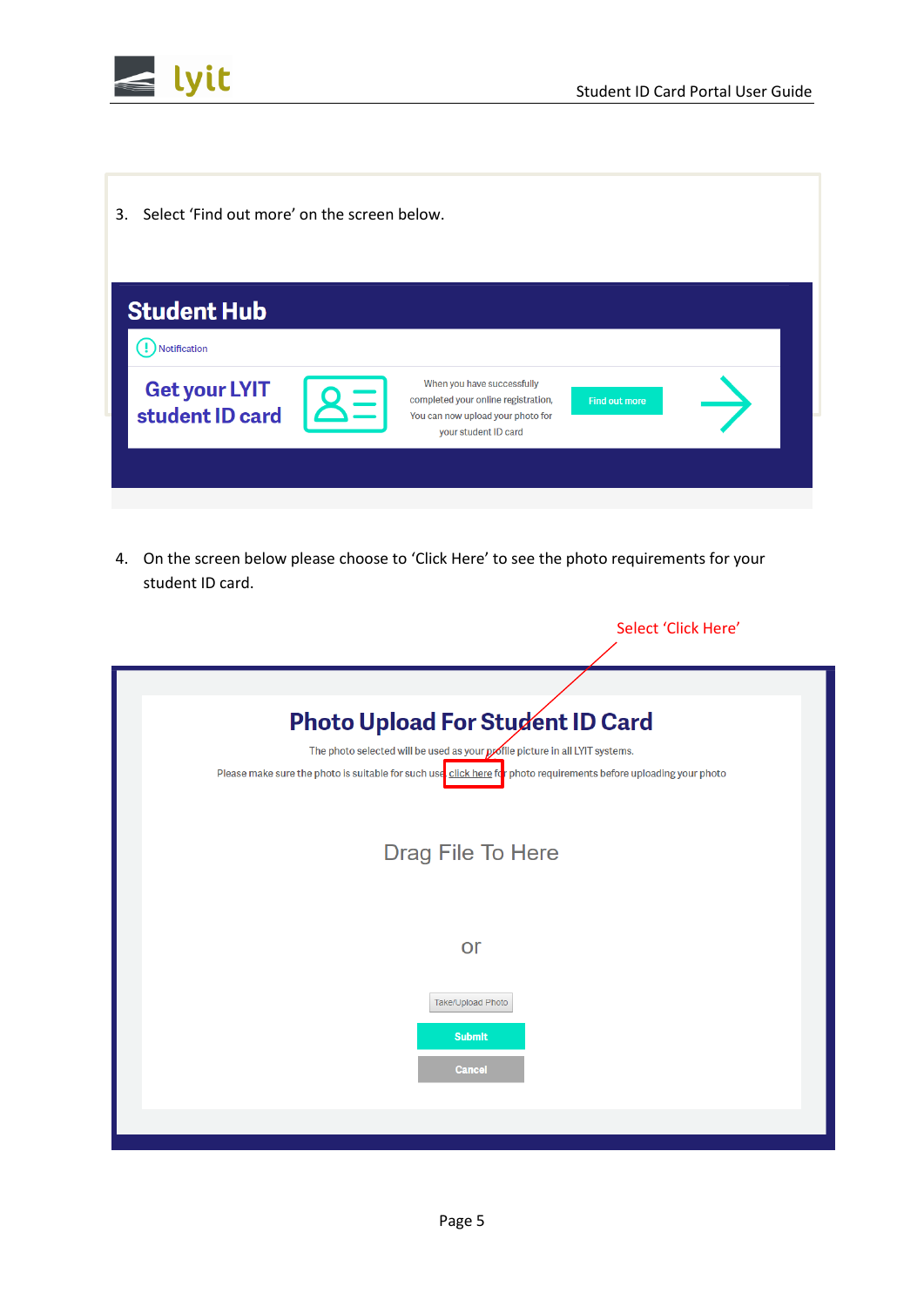

#### 5. Please read the requirements below before uploading a picture. When you have read and understood them please choose 'OK'

#### **Requirements for Student ID Card photos**

You can upload your photo from any computer, phone or mobile device with Internet access. We need a good quality passport style photo which must meet the following criteria:

- 1. The photo should be of you alone
- 2. Colour, clear with good contrast
- 3. Head and shoulders only
- 4. Full face
- 5. Facing front
- 6. No glasses unless you normally wear them
- 7. No hats or headwear

Photos should be similar in nature to a passport photo and will remain on your ID card for the duration of your course. Uploading a photo that does not meet the above criteria or is not a photo of you may be classed as defacing your card and you could be liable for the cost of a replacement card which is currently €20.

OK

6. From the photo upload page you are now ready to Take or Select your picture. Please choose Take/Upload. If you are using a mobile device it should now open your camera app. (If you are using a PC it will open your Pictures folder where you can select a previously taken picture.)

Take a picture as per the requirements outlined above and select Ok/Use Photo if you are happy with your picture or Retake/Retry if you want to take another one. You should use the **Portrait**  orientation to take your picture rather than landscape. e.g.